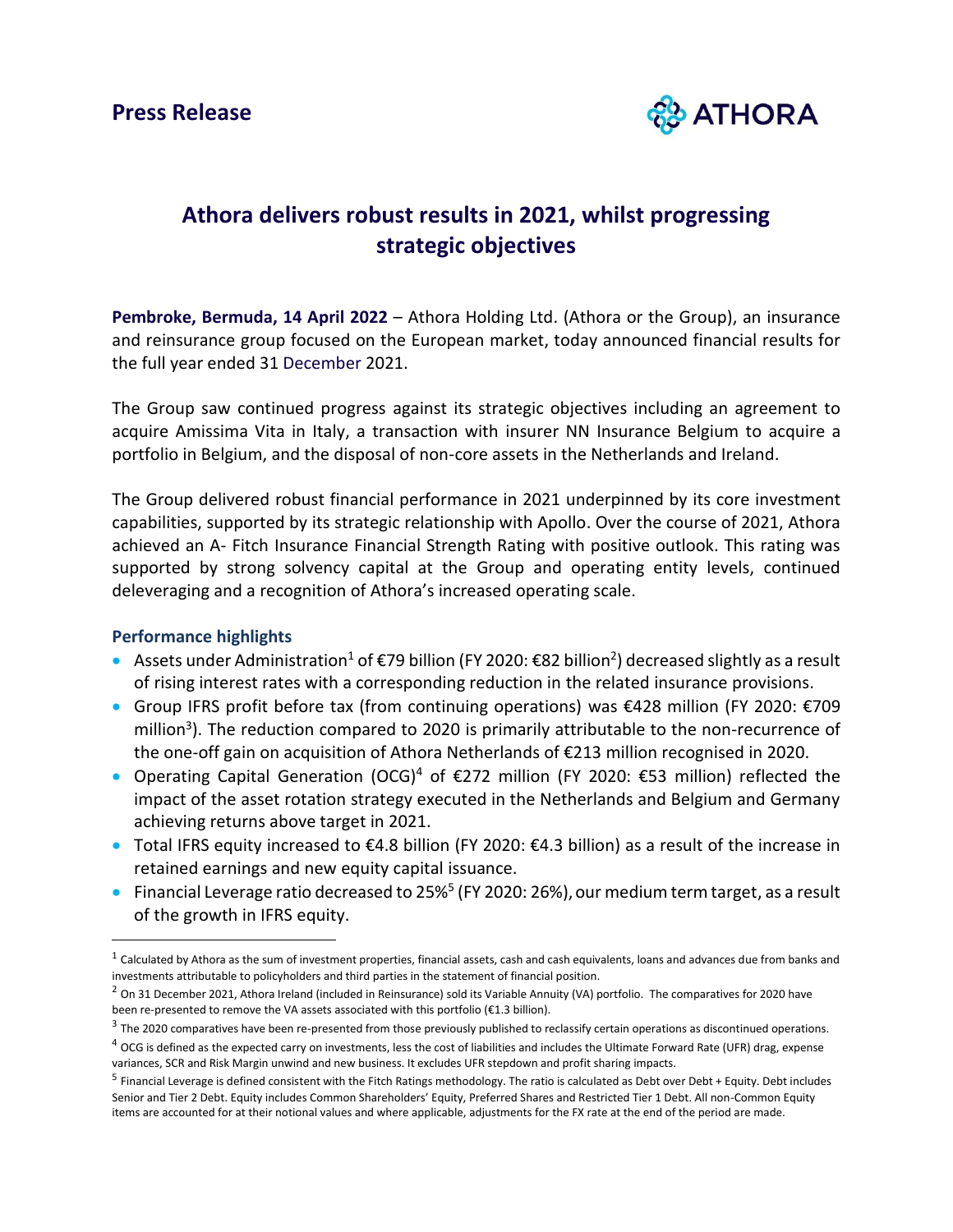

### **Financial strength highlights**

- Fitch upgraded the Financial Strength ratings of Athora's subsidiaries (Athora Ireland plc, Athora Life Re Ltd. and SRLEV N.V.) from BBB+ to A- (positive). The ratings of Athora Holding Ltd. and Athora Netherlands N.V. were upgraded from BBB to BBB+ (positive). Additionally, AM Best upgraded the ratings of Athora Life Re Ltd. and Athora Ireland plc to A- (Stable) from B++ (Stable).
- Estimated Group Bermuda Solvency Capital Requirement (BSCR) ratio remains robust at 187% (2020: 200%<sup>6</sup>).
- Athora signed a €500 million unsecured Revolving Credit Facility with a group of leading credit institutions, providing material additional liquidity resources. The facility has not been drawn.
- SRLEV N.V. refinanced a 9% €250m Tier 2 instrument at favourable terms, with a new Athora Netherlands N.V. issuance of a 2.25% €300m Tier 2 instrument.
- In December 2021, Athora completed a capital call, securing €630 million of new capital commitments. An amount of €360 million was issued (€210 million of common equity shares and €150 million of preference shares) and €270 million remains undrawn.
- We made further investment into our business in the Netherlands (€325 million), to accelerate the asset repositioning strategy.

### **Strategic Progress**

- Athora Netherlands continued to reposition its investment portfolio to support increased riskadjusted returns and drive higher capital generation. Operating capital generation at Athora Netherlands was positive in 2021.
- Announced the sale of Athora Ireland's variable annuity portfolio in March 2021 (approximately €1 billion of AuA), which has been in run-off since 2017. The sale allows Athora Ireland to focus on further developing its growing reinsurance business.
- In September 2021, Athora announced the acquisition of Amissima Vita in Italy, a  $\epsilon$ 7.2 billion life insurer, which will allow it to play a key role in meeting the demand for guaranteed savings products in one of Europe's largest insurance markets.
- Announced the sale of Athora Netherlands' in-house asset manager, ACTIAM, to Cardano Group in October 2021. The sale was completed in January 2022 and allows the business to focus wholly on its core business lines and leadership in the pensions market.
- In October 2021, Athora Belgium agreed the acquisition of a €3.3 billion life insurance portfolio from NN Insurance Belgium.
- Athora Netherlands completed 3 pension buy-outs in the Netherlands, including a landmark €455m transaction.
- Athora Netherlands was recognised by the VBDO<sup>7</sup> as the most sustainable insurer in the Netherlands.

<sup>&</sup>lt;sup>6</sup> Following the publication of a "Significant Event Report" dated 6 October 2021, comparative figures for the year ended 31 December 2020 have been updated accordingly.

<sup>7</sup> Dutch Association of Investors for Sustainable Development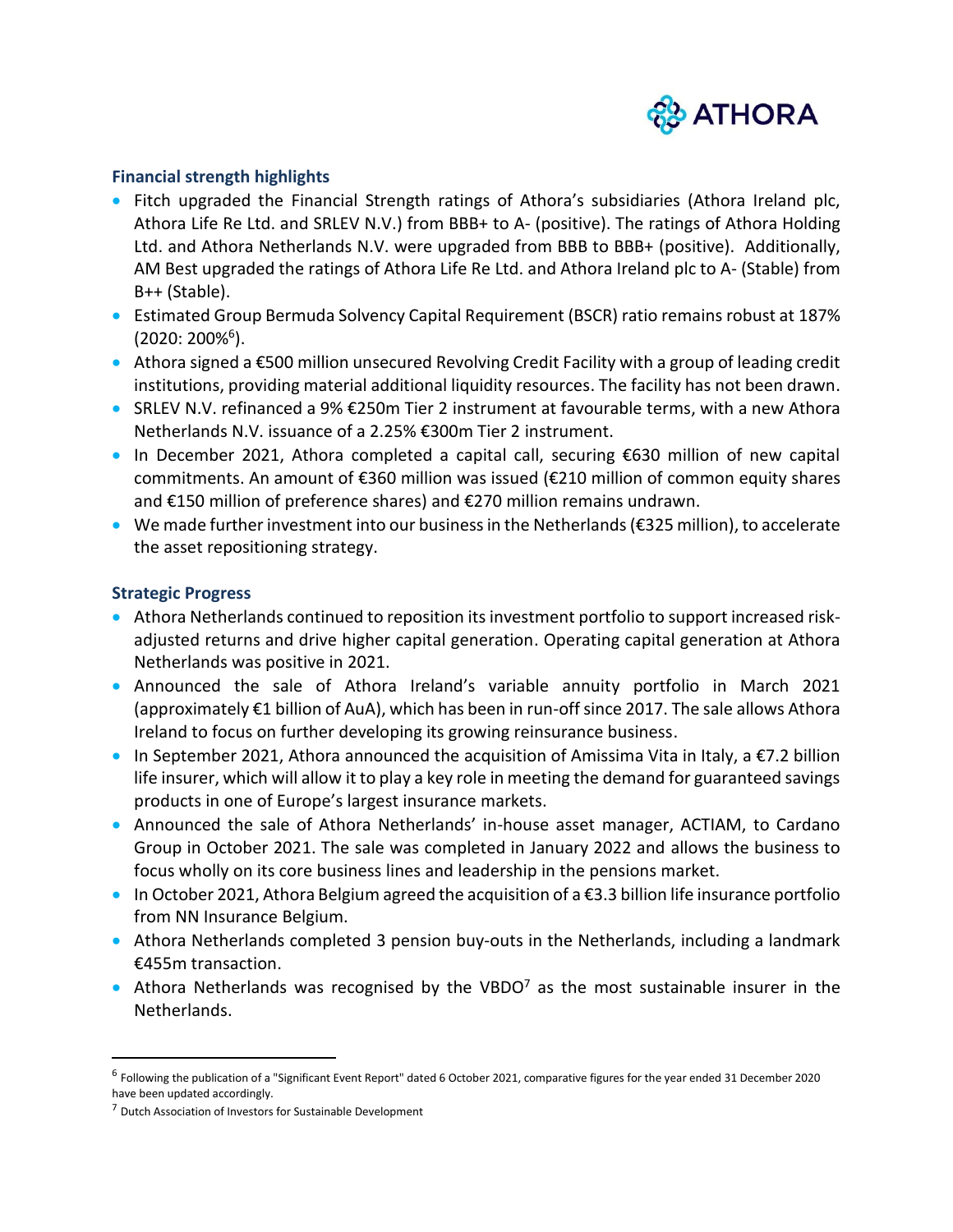

#### **Group Chief Executive Officer statement**

Michele Bareggi, Group Chief Executive Officer of Athora, said:

"*I am pleased with the progress we made in 2021 to consolidate our unique position in the European insurance market, as we continued to deliver on our business case. We focused on providing security and attractive returns to our customers during uncertain times, while continuing to meet the expectations of our investors and other stakeholders.*

*During the year, we secured €630 million of new equity commitments, bringing total committed equity capital to c.€4.7 billion. This additional capital will be used to support continued growth, investments in our business units, and the overall financial flexibility of the Group. We ended the year with most business units achieving strong increases in solvency capital and a robust group solvency capital position. In addition, our leverage ratio is at our medium-term target and we have achieved credit rating upgrades to A-. Athora is extremely well positioned for the next stage of our journey.*

*Looking ahead, we will continue to focus on implementing the key elements of our business model, building on the strong results that we have achieved to date. We want to realise our full potential as a leading European insurer, which means maturing our operations and controls, and driving forward our sustainability initiatives, to ensure we increase value to all our stakeholders.*

*We will also focus on carefully integrating our latest acquisitions in Italy and Belgium, which are expected to close in 2022. As with prior transactions, we have allocated dedicated resources to manage the integration process so that there is a smooth transition into the Athora Group for both our new customers and employees."*

For information

**Credit Investor Relations:** Mike Guille mike.guille@athora.com T: +44 20 3890 6533

**Media Relations:** Vikki Kosmalska Maitland/amo [athora@maitland.co.uk](mailto:athora@maitland.co.uk) T: +44 207 379 5151